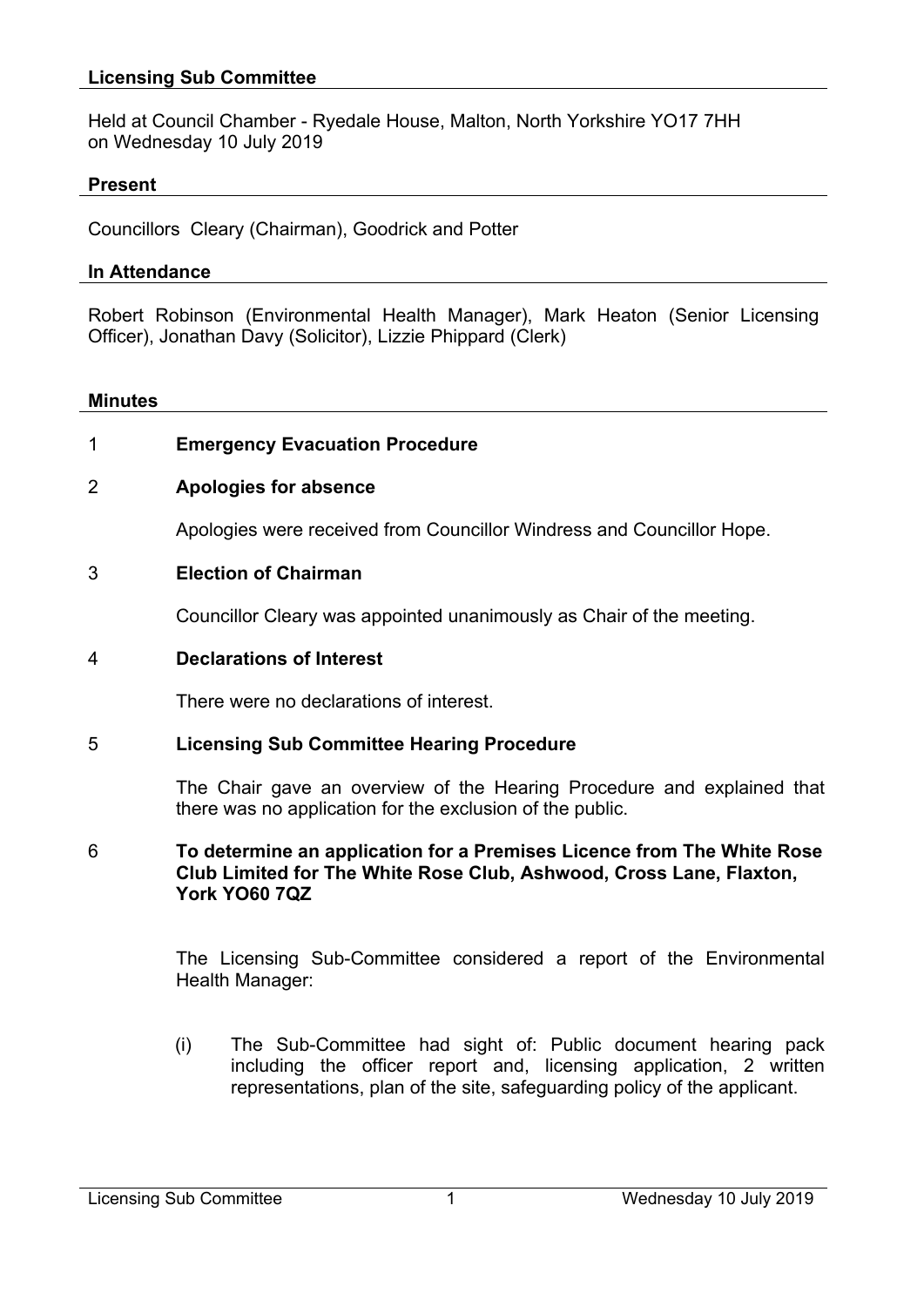**RESOLVED** that the Licence be granted for the following activities

| <b>Activity</b>                                    | <b>Hours granted</b>                                                                                                                                                                                                                                                                                                                                                                                                                                   |
|----------------------------------------------------|--------------------------------------------------------------------------------------------------------------------------------------------------------------------------------------------------------------------------------------------------------------------------------------------------------------------------------------------------------------------------------------------------------------------------------------------------------|
| Supply of alcohol(on and<br>off the premises)      | $11.00$ AM $-$ 00.00<br>Additional the premises will be allowed to<br>supply alcohol on a maximum of 10 days per<br>annum until 00.30 for the purpose of pre-<br>arranged events / functions. These events<br>must be arranged a minimum of 7 days prior to<br>when the event takes place.<br>A log book must be completed in writing when<br>events take place and must be supplied on<br>demand to Council officers or any responsible<br>authority. |
| Recorded Music (Indoors<br>Only)                   | $19:00 - 00:00$<br>Recorded music will be allowed until 00.30<br>when one of the 10 pre-arranged events/<br>functions is taking place.                                                                                                                                                                                                                                                                                                                 |
| <b>Premises</b><br>the $ $<br>to<br>open<br>public | 00:01-00:00                                                                                                                                                                                                                                                                                                                                                                                                                                            |

The licence will be subject to the following conditions:

1. All doors and windows will be closed after 21.00 hours each day except for access and egress.

2. A Club member will check and record any noise levels by walking up and down the site to ensure nothing can be heard from the clubhouse during the performance of regulated entertainment.

3. The Curtains in the clubhouse will be closed from dark to restrict light disturbance to neighbours.

4. Anyone leaving the site will be requested to do so quietly giving due consideration to neighbours.

5. Prominent, clear and legible notices shall be displayed at all exits requesting that customers respect the needs of local residents and to leave the area quietly.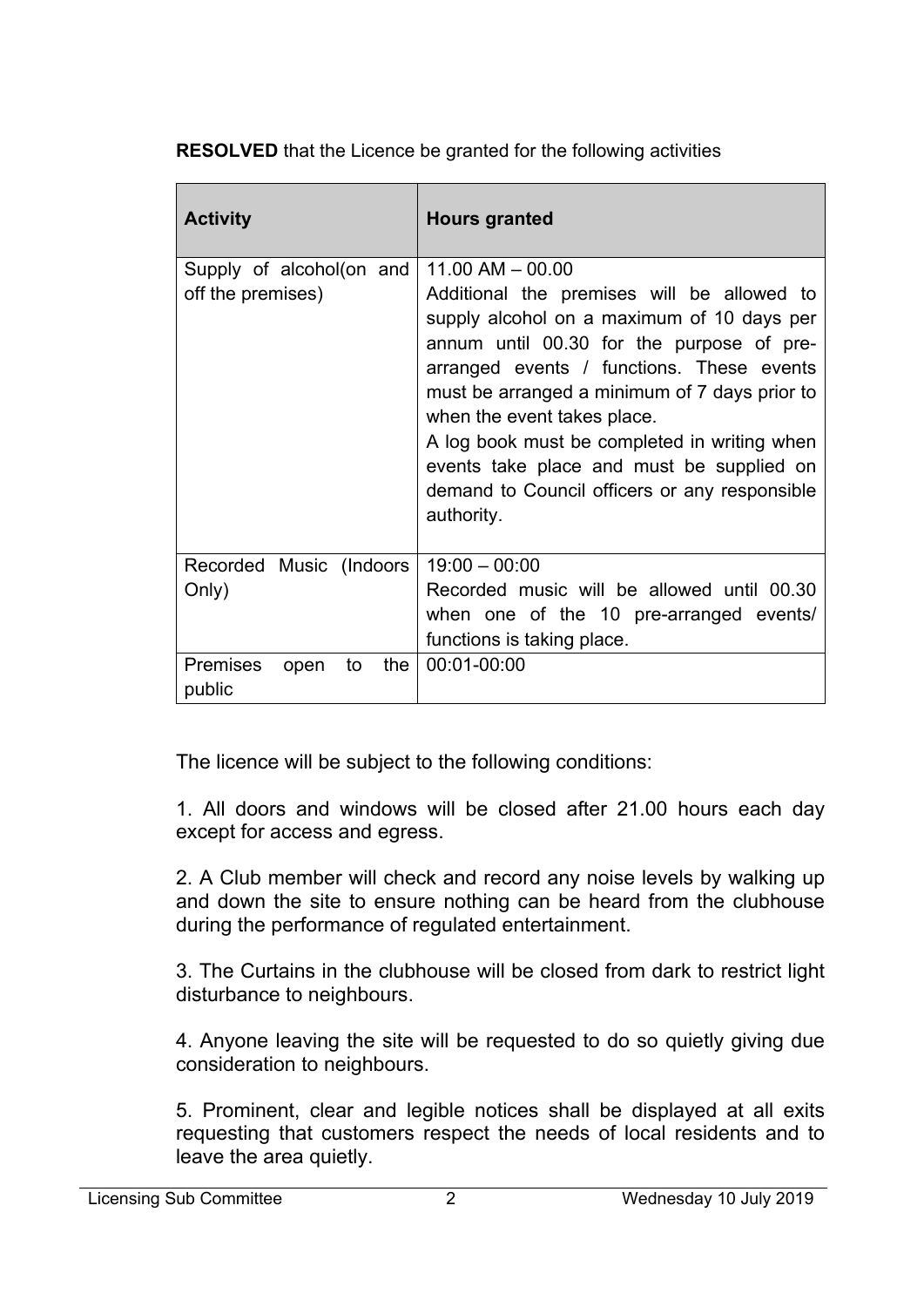6. No drinks to be consumed outside the clubhouse after 9.00PM

7. The premises shall operate a Challenge 21 policy for the sale of alcohol.

8. The premises shall only accept a current passport, photocard, driving licence or identification carrying a PASS logo as proof of age.

9. A refusals register and incident report register will be kept. Such documents will record incidents of staff refusals to under-age or drunken people as well as incidents of any anti-social behaviour and ejections from the premises. Both of these documents shall be kept for at least one year and will be made available immediately upon a request from any responsible authority.

10. Only accompanied children are allowed in the clubhouse when the bar is open.

11. All children must leave the clubhouse by 22:00 hours.

12. All people admitted to the premises must be members, members guests or approved visitors from other naturist clubs. The premises are not to be open to the general public at large.

# **The sub-committee believe that**

The applicant is running the club responsibly and is aware of the need to consider the local community in the running of its activities. The applicant has taken steps to warn people not to keep engines running when stationary and also to keep radios at an acceptable level when entering the site. This shows a responsible approach. We have heard the applicant state that they make checks on the site to ensure that noise is at an acceptable level and we accept this evidence. The conditions put on the licence in respect of the number of events and access to outside areas after 9.00PM are necessary as we appreciate the rural location that the premises is in. It is noted that although the premises has been running on a club premises certificate and temporary event notices that there has been no objection raised by the Council Environmental Health department who deal with any allegations of noise nuisance. There have been a limited number of particularised incidents recorded by Mr & Mrs Watson, some of which have nothing to do with the sale of alcohol. We also accept the comments that traffic will not increase as a result of the licence.